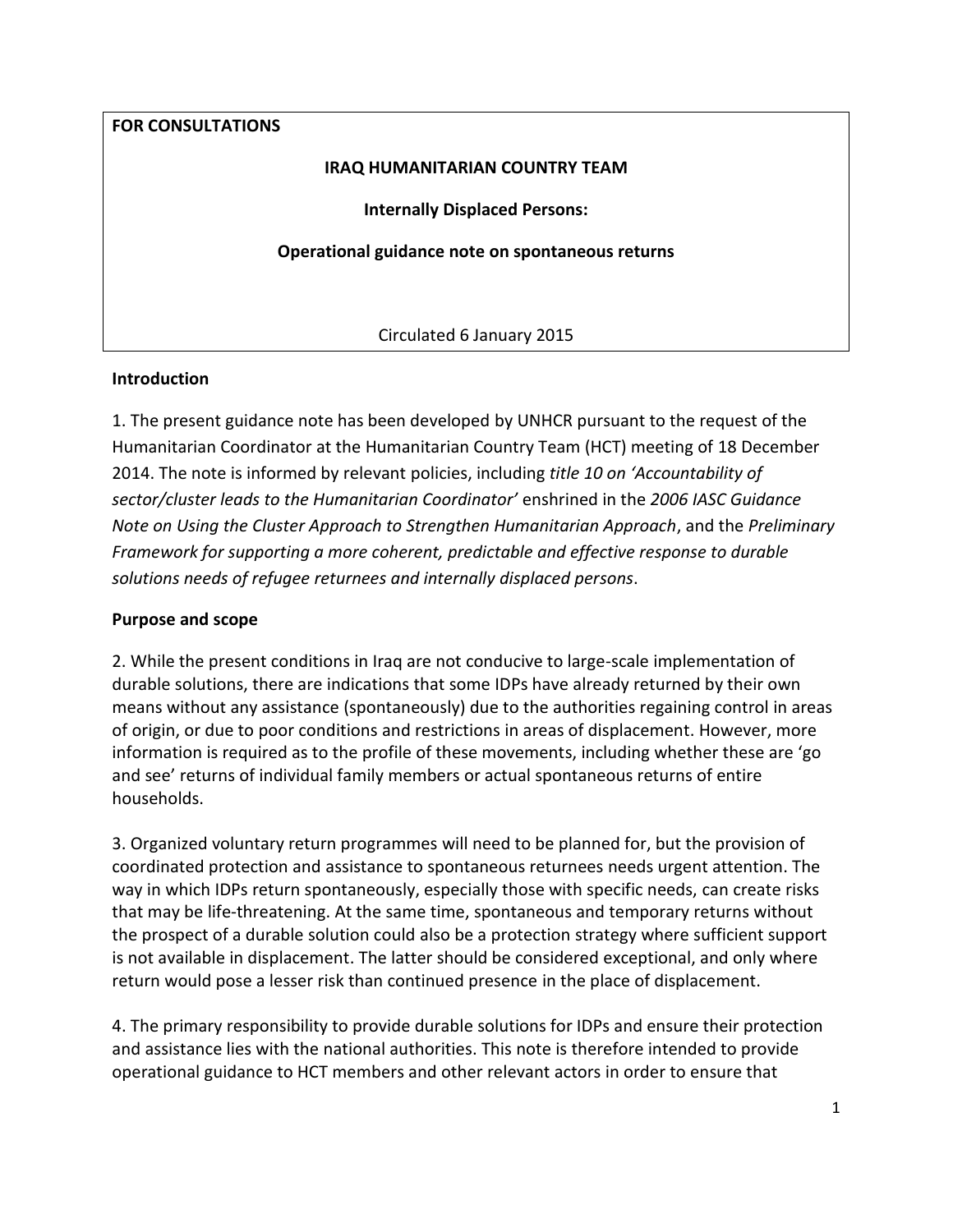humanitarian actors can provide the necessary support to the Iraqi authorities so that any gaps in the response are addressed.

# **HCT's Position on Facilitation or Promotion of IDP returns**

5. The right to return to one's place of origin is well established in international human rights and humanitarian law. The HCT recognizes that IDP returns to places of origin should be informed and voluntary, in safety and with dignity. At present, the HCT does not endorse, facilitate or promote the return of IDPs to areas where their life, safety, liberty or health could be in danger. The provision of protection or assistance to spontaneous returnees should therefore be handled carefully in order to avoid such support being misinterpreted as promotion or facilitation of IDP returns.

6. Support activities to spontaneous returns may include protection services such as information on access to and replacement of personal and other documentation, effective remedies for displacement-related violations, including access to effective mechanisms for housing, land and property restitution as well as mine-risk education. Depending on the circumstances, support may also include the provision of emergency relief items, limited transport assistance, counselling, and/or other types of assistance as appropriate. Assistance may be provided prior to such returns and, access permitting, *en route* or in areas of return.

7. To support the national authorities, through a community and area-based approach, the Protection Cluster will as soon as practicable:

- a) track, monitor, map and start reporting to the HCT on a bi-weekly basis about the profiles of spontaneous returns, including motives behind such a choice, protection and assistance needs, potential risks and mitigation measures;
- b) establish mechanisms for the assessment and dissemination of accurate and objective information to IDPs on, inter alia, conditions in areas of return, available support and its limits;
- c) ensure that specific attention is paid to protection and assistance needs of vulnerable groups, including but not limited to female-headed households, unaccompanied and separated children, older persons and the disabled;
- d) advise the HCT on optimal mechanisms to coordinate assistance to spontaneous returnees, for instance, through a small sub-working group within the Protection Cluster.

8. Under no circumstances will IDPs be encouraged or compelled to return or relocate to areas where their life, safety, liberty or health would be at risk. In the same vein, spontaneous returns